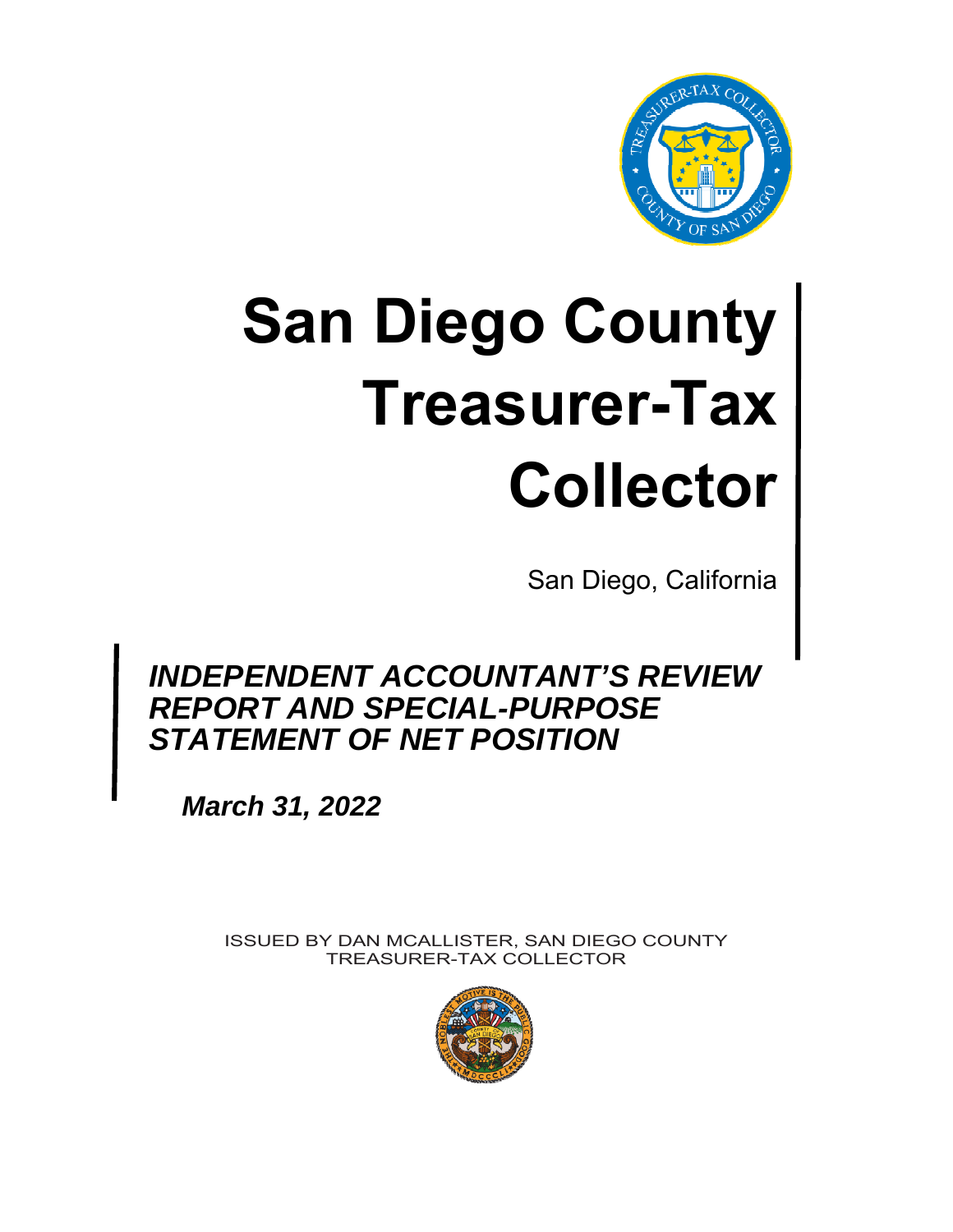

#### **INDEPENDENT ACCOUNTANT'S REVIEW REPORT**

To the Treasury Oversight Committee County of San Diego, California

We have reviewed the accompanying special-purpose Statement of Net Position (Statement) of the San Diego County Treasurer-Tax Collector (Treasury) as of March 31, 2022, and the related notes to the Statement. A review includes primarily applying analytical procedures to management's financial data and making inquiries of Treasury management. A review is substantially less in scope than an audit, the objective of which is the expression of an opinion regarding the Statement as a whole. Accordingly, we do not express such an opinion.

#### **Management's Responsibility for the Financial Statement**

Management of the Treasury is responsible for the preparation and fair presentation of the Statement in accordance with California Government Code Section 26920 as discussed in Note II; this includes the design, implementation, and maintenance of internal control relevant to the preparation and fair presentation of a special-purpose statement of net position that is free from material misstatement whether due to fraud or error

#### **Accountant's Responsibility**

Our responsibility is to conduct the review engagement in accordance with Statements on Standards for Accounting and Review Services promulgated by the Accounting and Review Services Committee of the American Institute of Certified Public Accountants (AICPA). Those standards require us to perform procedures to obtain limited assurance as a basis for reporting whether we are aware of any material modifications that should be made to the Statement for it to be in accordance with the basis of accounting described in Note II. We believe that the results of our procedures provide a reasonable basis for our conclusion.

We are required to be independent of the Treasury and to meet our other ethical responsibilities, in accordance with the relevant ethical requirements related to our review.

#### **Accountant's Conclusion**

Based on our review, we are not aware of any material modifications that should be made to the accompanying Statement in order for it to be in accordance with the basis of accounting described in Note II.

#### **Special-Purpose Financial Statement**

We draw attention to Note II of the Statement, which describes the financial statement presentation. The Statement is prepared for the purpose of complying with California Government Code Section 26920 and is not intended to be presented in conformity with accounting principles generally accepted in the United States of America. Our conclusion is not modified with respect to this matter.

1

**BAKERSFIELD** 4200 Truxtun Avenue, Suite 300 Bakersfield, CA 93309 661-324-4971

FRESNO 10 River Park Place East, Suite 208 Fresno, CA 93720 559-476-3592

**STOCKTON** 2423 West March Lane, Suite 202 Stockton, CA 95219 209-451-4833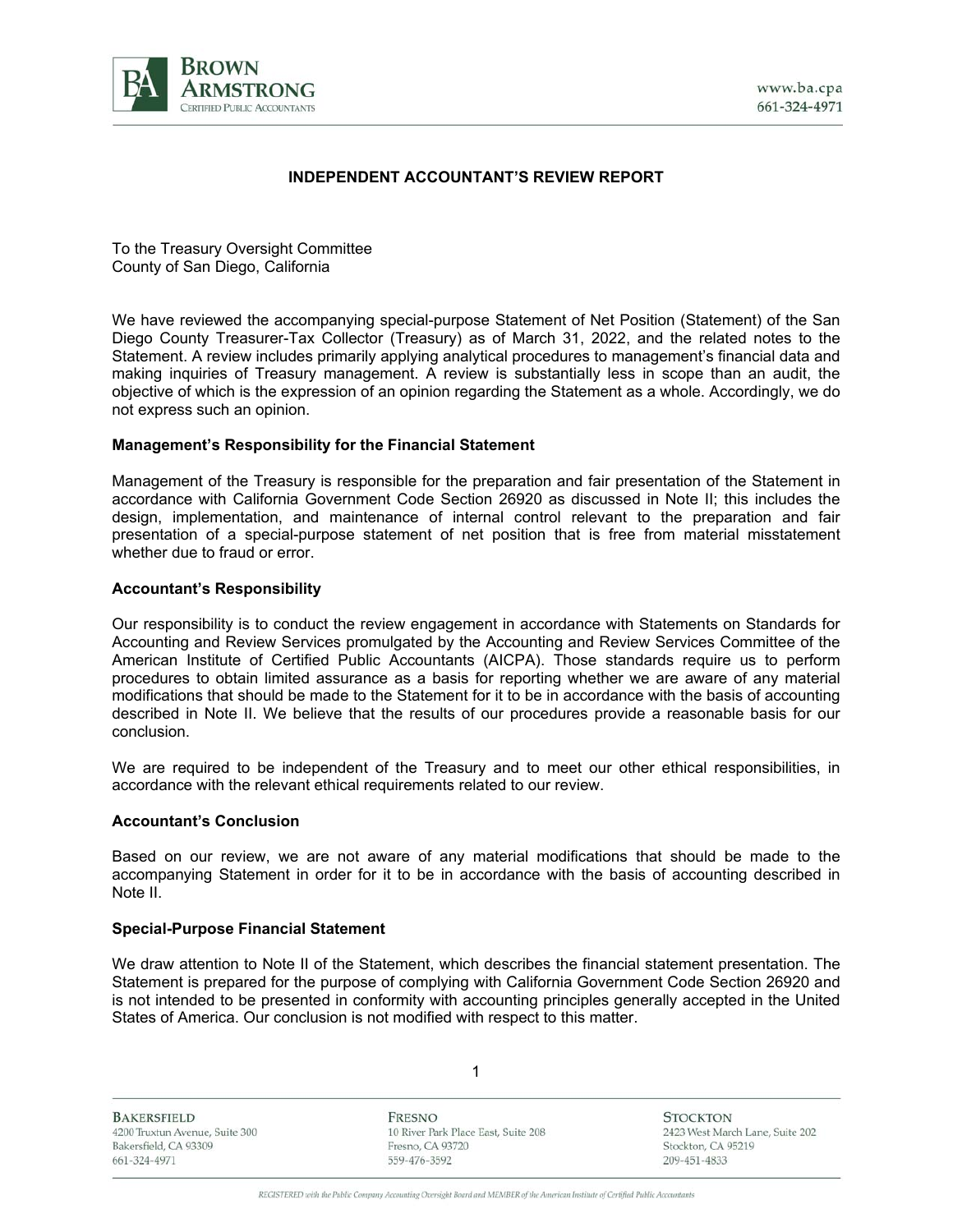#### **Restriction on Use**

This report is intended solely for the information and use of the management of the San Diego County Treasurer-Tax Collector and the Treasury Oversight Committee and is not intended to be, and should not be, used by anyone other than these specified parties.

BROWN ARMSTRONG

ACCOUNTANCY CORPORATION<br>Brown Armstrong<br>Accountancy Corporation

Bakersfield, California June 6, 2022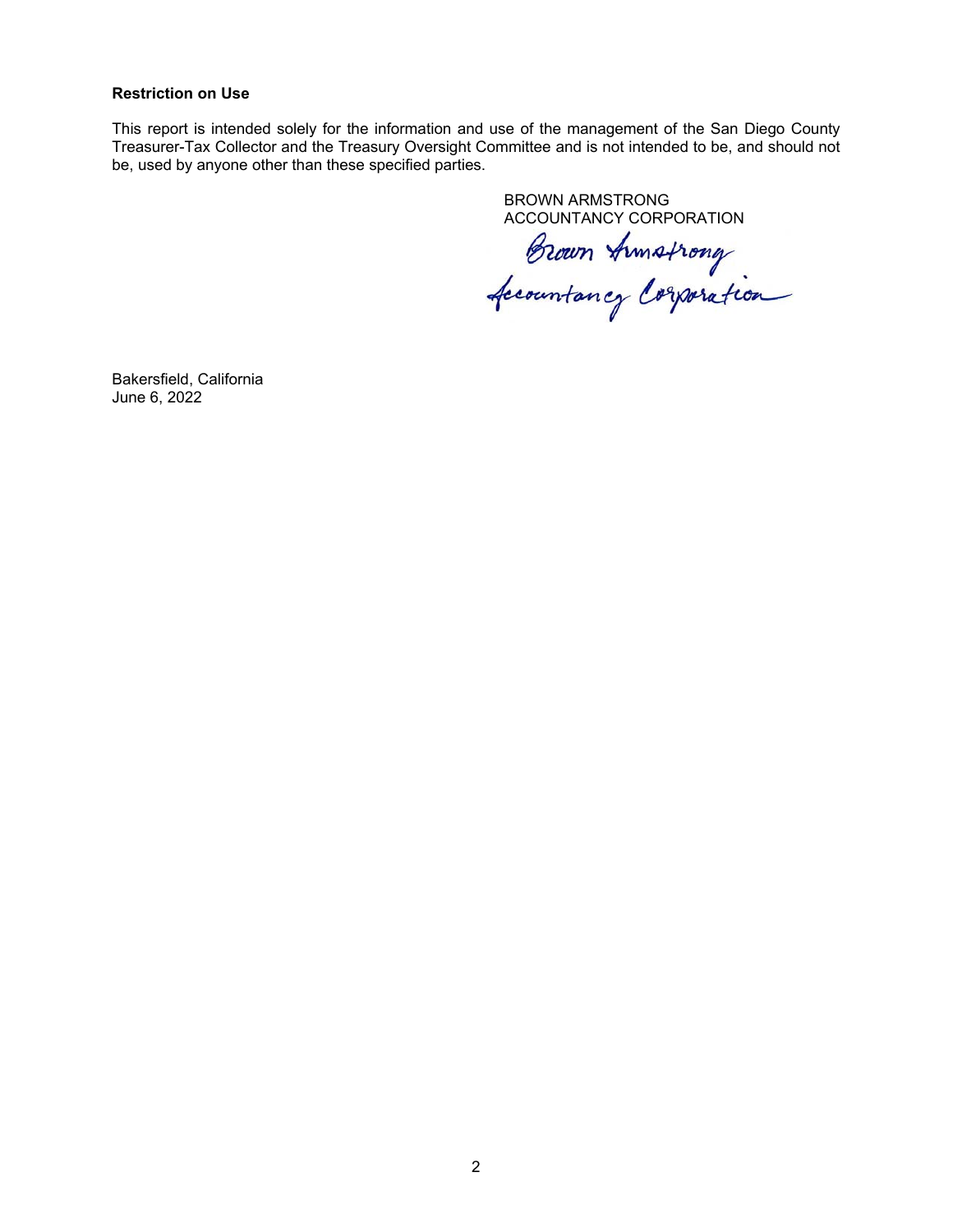#### **San Diego County Treasurer-Tax Collector Special-Purpose Statement of Net Position March 31, 2022 (in Thousands)**

|                           | San Diego<br>County<br>Investment Pool | Dedicated<br>Portfolios |  |
|---------------------------|----------------------------------------|-------------------------|--|
| <b>Assets</b>             |                                        |                         |  |
| Cash on hand and in bank  | \$<br>49,313                           | \$                      |  |
| Investments at fair value | 13,059,369                             | 262,667                 |  |
| Interest receivable       | 19,636                                 | 2,671                   |  |
| <b>Total Assets</b>       | 13,128,318                             | 265,338                 |  |
| <b>Liabilities</b>        |                                        |                         |  |
| Distributions payable     | 20,991                                 |                         |  |
| Accrued expenses          | 1,956                                  | 40                      |  |
| <b>Total Liabilities</b>  | 22,947                                 | 40                      |  |
| <b>Net Position</b>       | 13,105,371                             | \$<br>265,298           |  |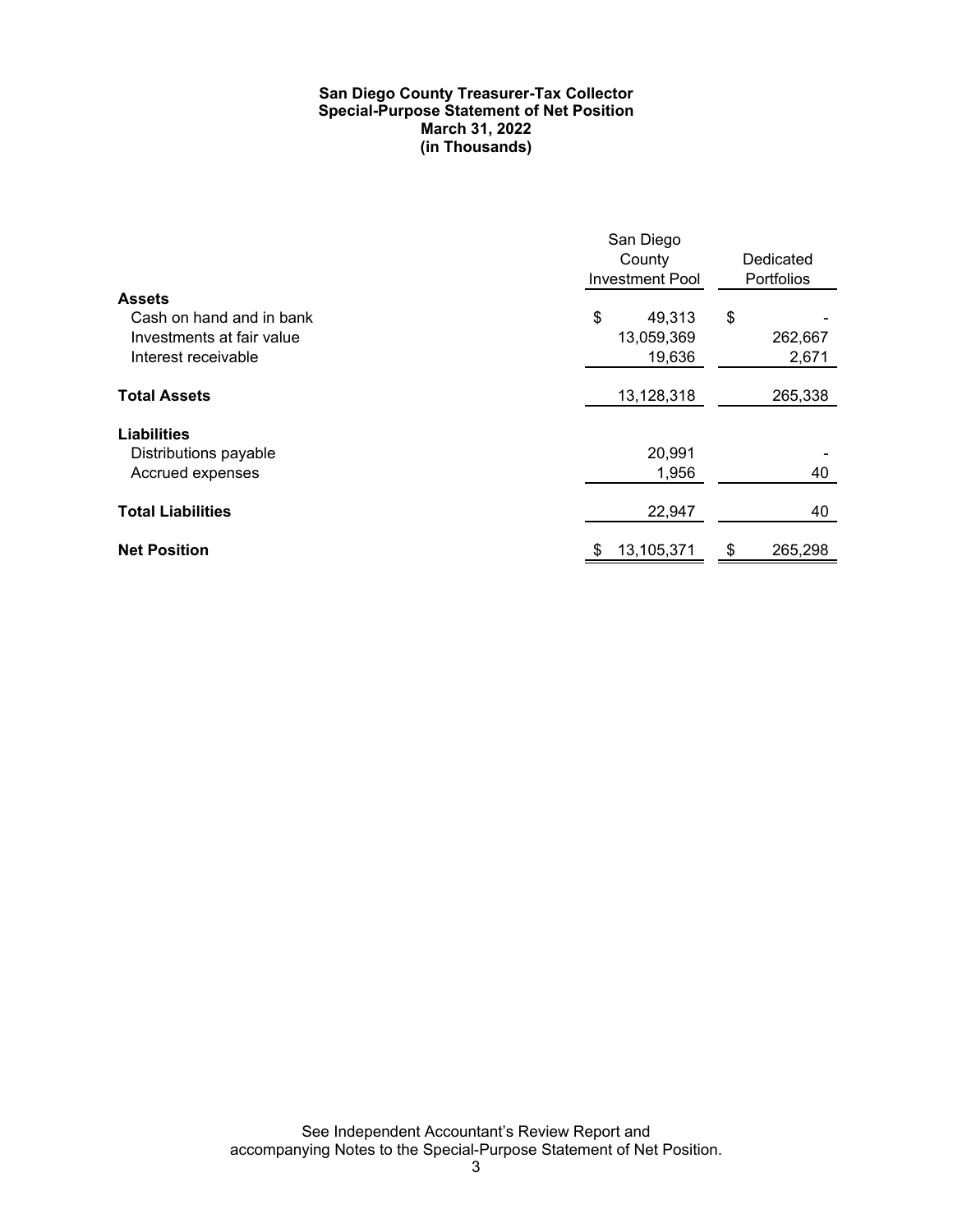#### **San Diego County Treasurer-Tax Collector Notes to the Special-Purpose Statement of Net Position March 31, 2022**

#### **I. FINANCIAL REPORTING ENTITY**

The San Diego County Investment Pool (Pool) was originally formed in 1853 by the County of San Diego Board of Supervisors (Board) to invest assets of the County of San Diego (County) and other external parties. The Pool is a part of the County and is responsible for approximately \$13.1 billion in investments as of March 31, 2022. The Pool is administered by the Treasurer-Tax Collector, an elected office that is responsible for tax collection, banking, investment, disbursement, and accountability of public funds and is managed by the County Treasurer's Office (Treasury) on behalf of Pool participants. The Treasury also manages Specific Purpose Investment Portfolios (Dedicated Portfolios). As of March 31, 2022, the net position of the Pool and Dedicated Portfolios totaled approximately \$13.1 billion and \$265 million, respectively.

Participants of the Pool include the County, local school districts, local community colleges, other districts, and government agencies. The school districts are required by State statute to deposit funds with the Treasury, while other (non-County) participants are voluntary. Mandatory participants in the Pool comprise the majority of the Pool's assets, at 90.4%. All participants comply with the same requirements as stated in the Treasurer's Pooled Money Investment Policy (Investment Policy). The State of California gives the Board the ability to delegate the investment authority to the Treasury in accordance with Section 53607 of the California Government.

Pursuant to Sections 27130-27137 of the Government Code, the Board has established the Treasury Oversight Committee (TOC) which monitors and reviews the Investment Policy. The TOC consists of members appointed from the districts or offices that they represent, and up to five members of the public, having expertise or an academic background in public finance. The Investment Policy requires a financial audit to be conducted on a fiscal year basis, which includes limited tests of compliance with laws and regulations, with the duty of the TOC to review the audit.

The Pool and Dedicated Portfolios are not registered with the Securities and Exchange Commission (SEC) as an investment company. Investments under the accountability of the Treasury do not have any legally binding guarantees of share values.

# **II. SUMMARY OF SIGNIFICANT ACCOUNTING POLICIES**

#### *A. Financial Statement Presentation*

The accompanying special-purpose statement of net position (Statement) has been prepared using the economic resources measurement focus and accrual basis of accounting. The accompanying financial statement presents only the statement of net position of the Pool, pursuant to Section 26920 of the Government Code, and the Dedicated Portfolios, and is not intended to present fairly, the financial position of the County of San Diego, as a whole, in conformity with accounting principles generally accepted in the United States (GAAP). Accordingly, Treasury management has elected to omit note disclosures required by Governmental Accounting Standards Board (GASB) Statement No. 3, *Deposits with Financial Institutions, Investments (Including Repurchase Agreements), and Reverse Repurchase Agreements*, Statement No. 40, *Deposit and Investment Risk Disclosures—an amendment of GASB Statement No. 3*, and Statement No. 72, *Fair Value Measurement and Application*, since such disclosures are not required by Section 26920 of the Government Code.

The accompanying Statement differs from the Pool's Annual Comprehensive Financial Report (ACFR) for the fiscal year ended June 30, 2021. The Pool is the only financial reporting entity of the Pool's ACFR, which does not include the Dedicated Portfolios. The Pool's ACFR is presented to the Treasury Oversight Committee and is available at the Treasury's web site, www.sdttc.com.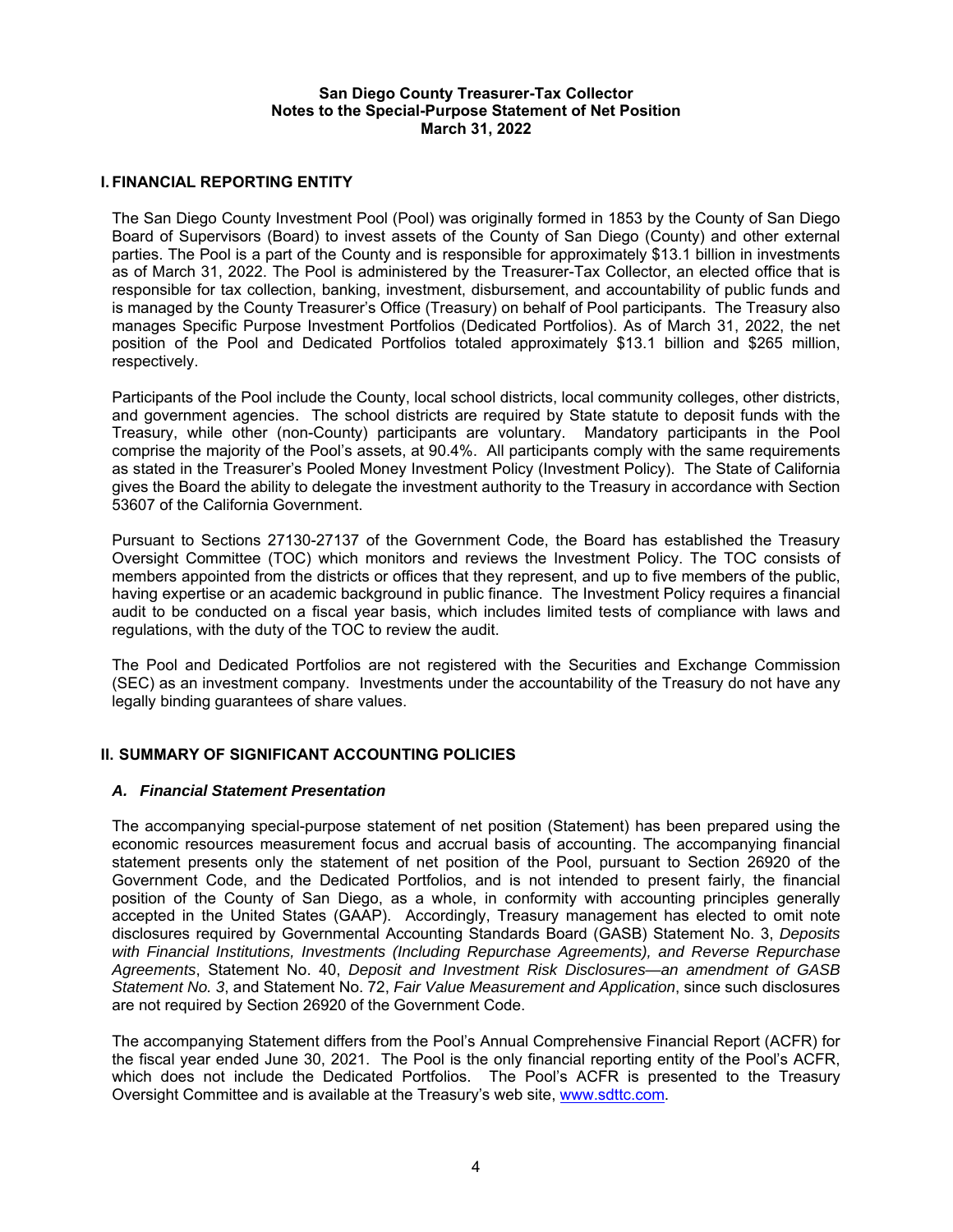#### **San Diego County Treasurer-Tax Collector Notes to the Special-Purpose Statement of Net Position March 31, 2022**

#### *B. Cash and Deposits*

As of March 31, 2022, the Pool maintained accounts in JP Morgan Bank. The carrying amount of the Pool's total deposits was \$49,313,395 and the bank balance was \$20,882,120. The difference between the carrying amount and the bank balance includes temporary reconciling items such as outstanding checks and deposits in transit.

Government Code Section 53652 et. seq. and the Investment Policy prescribe the amount of collateral required to secure the deposit of public funds. Federal Deposit Insurance Corporation (FDIC) insurance is available for funds deposited at any one insured depository institution for up to a maximum of \$250 thousand for demand deposits and up to a maximum of \$250 thousand for time and savings deposits. The aforementioned Government Code and Investment Policy require that depositories collateralize public funds with securities having a market value of at least 10% in excess of the total amount of the deposits. These securities shall be placed in the institution's pooled collateral account and monitored by the State Treasurer of California or a mutually agreed upon third party custodian bank.

### *C. Investments*

The Pool and Dedicated Portfolio's cash and investments are invested pursuant to Investment Policy guidelines established by the County Treasurer. As permitted by the Government Code, the Treasury developed, and the Board adopted, Investment Policy that further defines and restricts the limits within which the Treasury may invest. The investments are managed by the Treasury, which publicly posts investment activity for the Board on a monthly basis. Investment transactions are recorded on the trade date. Deposits and investments with the Treasury are exposed to risks such as credit risk, concentration of credit risk, custodial credit risk, and interest rate risk. Disclosures related to such risks as required under GASB No. 40 and certain disclosures relating to fair value measurements, hierarchy of fair value, and valuation techniques required under GASB Statement No. 72, are not presented in this report as the Treasury does not believe that such disclosures are necessary to meet the objectives of the users of the Statement. Investments are reported at fair value in accordance with GASB Statement No. 31, *Accounting and Financial Reporting for Certain Investments and for External Investment Pools*.

# *D. Interest Receivable*

Interest receivable consists of interest accrued on investments including interest purchased with certain securities. At March 31, 2022, the Pool had \$19.6 million of interest receivable and the Dedicated Portfolios had \$2.7 million of interest receivable.

#### **E.** *Liabilities*

Distributions payable represents the interest earned on invested securities and not yet distributed to Pool participants. The Treasury calculates and records all interest earned, received, and accrued for the Pool on a monthly basis. Gains or losses as a result of market value fluctuations are not reflected in the apportionment to Pool participants unless a security is actually sold. Income earned on the pooled investments is apportioned quarterly based on the average daily balance of each Pool participant.

Accrued expenses represent the administrative fees for the third quarter of fiscal year 2022.

#### **III. TREASURY INVESTMENT STRATEGY**

The Treasury's investment strategy for the Pool is to maintain principal, provide cash to meet disbursement needs of participants, and generate a yield within the parameters of prudent risk management. The cash flow needs of Pool participants are monitored daily to ensure appropriate liquidity is maintained. The Treasury's general investment strategy is to buy high quality fixed income investments and hold to maturity.